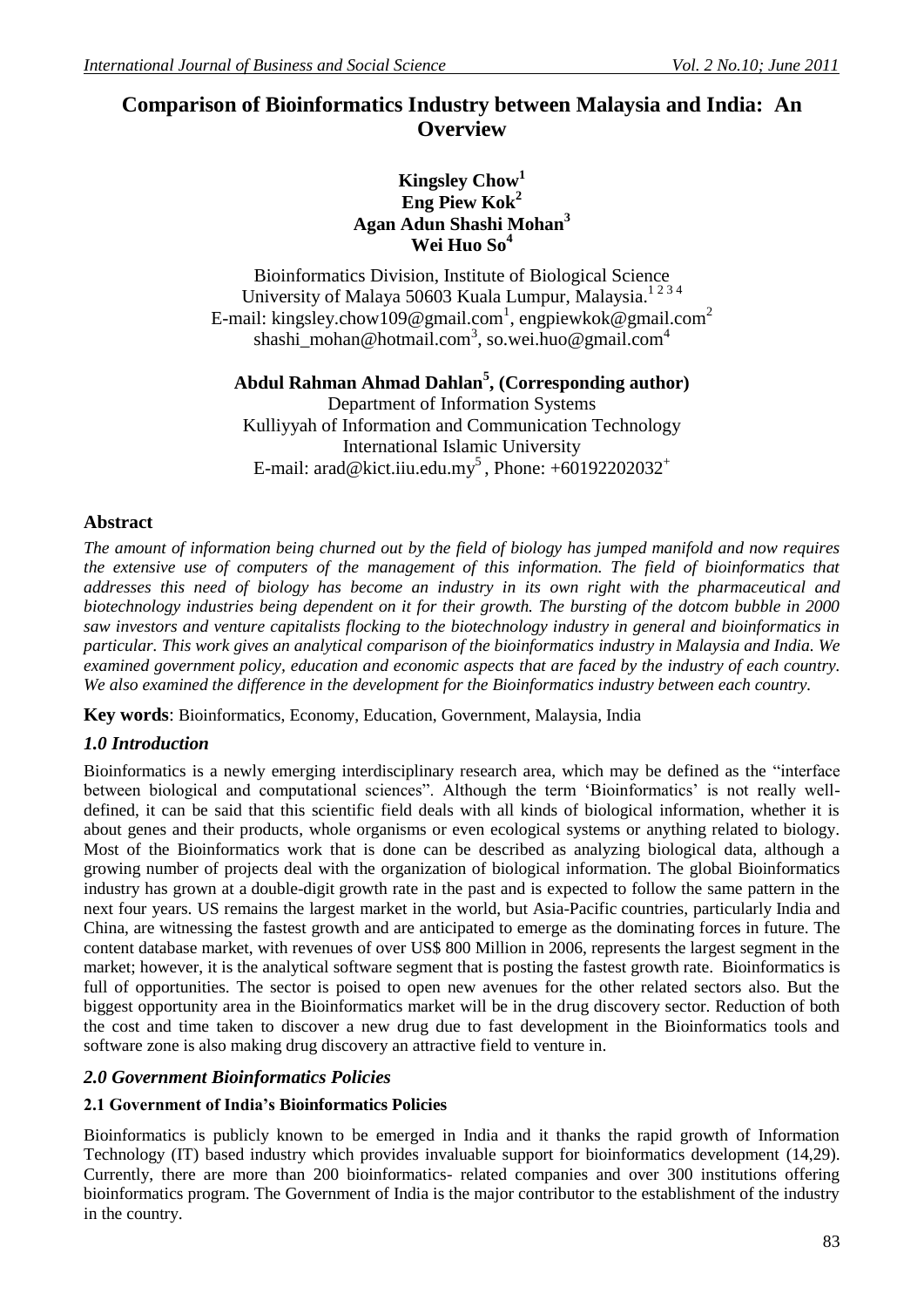Besides the main support the federal government gives to the industry, the state governments such as the Government of Karnataka and Government of Andhra Pradesh have also created their own biotechnology policies to promote the biotechnology development and indirectly involve the bioinformatics development (5,10). Thus, the role played by the government becomes the study model to understand the necessary strategies and work to be performed in order to build up an internationally-recognized bioinformatics industry. The bioinformatics development was initiated by the Department of Biotechnology (DBT) was set up by the Ministry of Science and Technology, Government of India in 1986 (9). DBT has foreseen the potential of bioinformatics industry and its development was also initiated in the same year. The initial objectives for setting up the bioinformatics program were (3):

- 1. To make the Indian bioinformatics industry being internationally famous.
- 2. To strengthen the fields of other biotechnological sciences particularly medical, agricultural, animal and environmental biotechnology with strong and advanced bioinformatics support.
- 3. To efficiently manage and organize the biological information for easy retrieval.

The most notable achievement was the setting up of National Bioinformatics Network to efficiently provide the biological data resources nationwide (14). The Biotechnology Information System Network (BTIS), a division of DBT, has connection with 57 research centres nationwide. The research centres working on bioinformatics includes National Institute of Immunology, Centre for DNA fingerprinting and Diagnostics, National Centre for Cell Science and Institute of Microbial Technology (1). The research areas requiring bioinformatics application include gene and cell research, protein analysis, development of genetically modified products, drug development process, new pest resistant crops, drug toxicology, pharmacogenetics and livestock (22).

The responsibilities of DBT to promote the growth of biotechnology including bioinformatics are (11):

- 1. Encourage large scale application of biotechnology.
- 2. Setting up the infrastructure and facilities for research and development, and commercial production.
- 3. Promote the human resource development.
- 4. Promote International collaboration for knowledge and technology exchange.
- 5. Produce Bio-safety manual to ensure the occupational safety and health for research and commercial laboratory personnel.
- 6. Provide fund-in-aid supports for the governmental research institutes.
- 7. Serve as the collectors for national biotechnology information.
- 8. Introduce the latest technology from the world to the country.

In 2004, DBT has drafted the Bioinformatics Policy of India (BPI-2004) to monitor and manage overall bioinformatics activities (3). This policy has stated the importance of bioinformatics, the bioinformatics application as well as the current and future aspects, vision and strategies for the industry advancement.

Some of the current strategies DBT used are shown below:

- 1. Establish the international bioinformatics institute to allow international and entrepreneurial participation in the bioinformatics activities.
- 2. Promote training and education in bioinformatics as well as the human resource development through national institutes and universities.
- 3. Design and implement the system for computing, communication and infrastructure, bioinformatics utilities and others.
- 4. Coordinate the network through an Apex Secretariat.
- 5. Build the network with international resources in biotechnology information.
- 6. Broaden the application of bioinformatics.
- 7. Construct a program for collection of necessary information required for the economic development of India.

Future strategies had also been proposed in this policy to maintain a sustainable bioinformatics industry in India as shown below:

- 1. Promote research and development in bioinformatics.
- 2. Create a powerful bioinformatics resource nationwide.
- 3. Encourage the establishment of bioinformatics entrepreneurship.

In conclusion, the Government of India has successfully fulfilled the goals of developing, improving and eventually maintaining the bioinformatics industry in India. The government's strategies have benefited the bioinformatics activities carried out by the academic institutions as well as the private sectors. Thus, it is crucial to have collaboration between the government and private sectors to achieve the goals and objectives.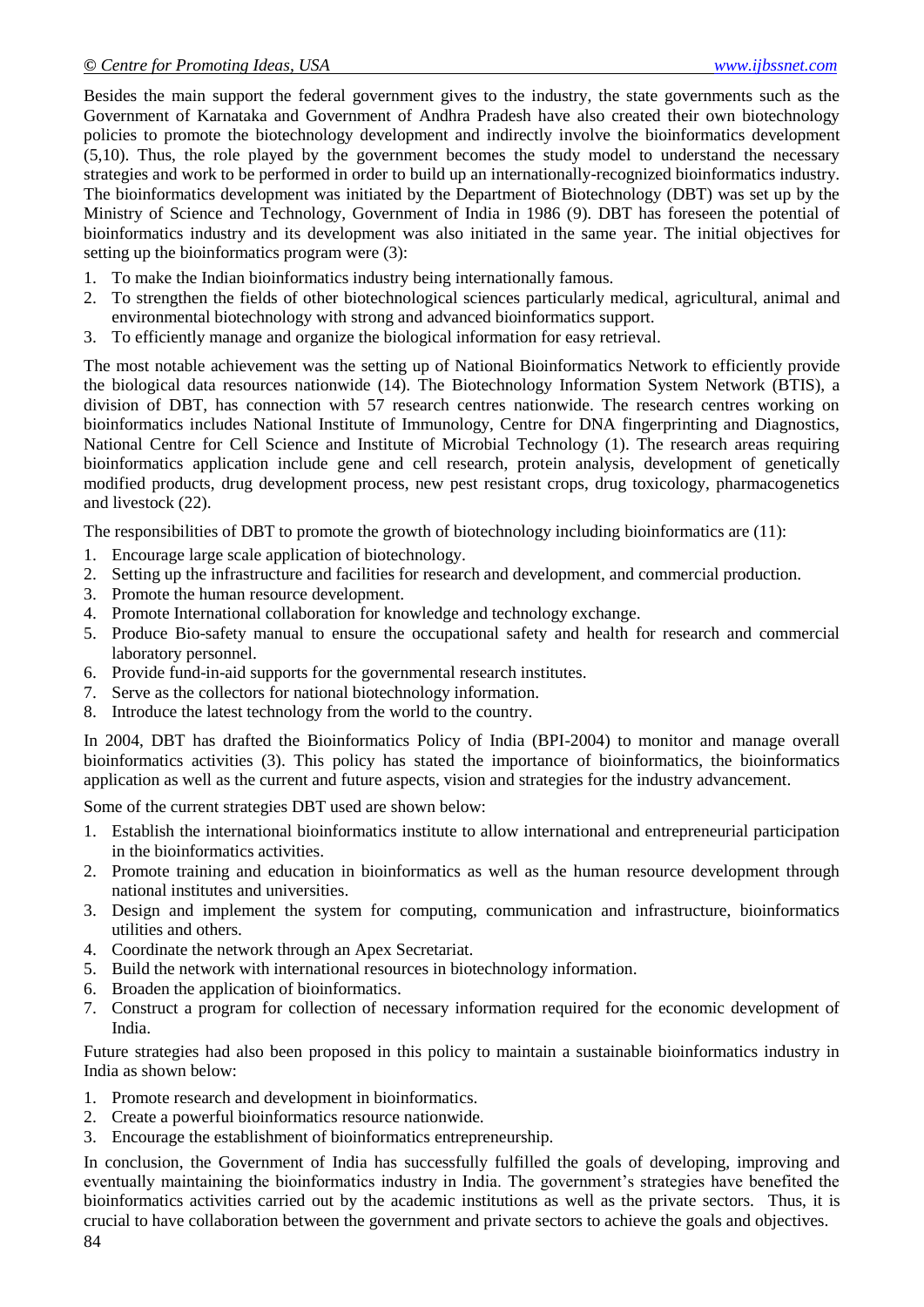## **2.2 Government of Malaysia's Bioinformatics Policies**

Bioinformatics was first introduced to Malaysia in early 1990s by offering computational biology courses and workshop (29). However, due to the emergence of modern biotechnology particularly fields of Genomics, Computational work is required to solve the biological problems such as the storage of biological data into database. Despite the failure of BioValley project, an initiative to set up biotechnology hub and recruit foreign research experts which was launched in May 2003, It has become one of the key fields for biotechnology development which was included in the Category of Biotechnology for Wealth Creation of Ninth Malaysia Plan 2006-2010 announced on 31 March 2006 (1,6). Together with other significant biotechnology fields such as Agriculture, Healthcare and Industrial Biotechnology, several strategies were outlined to strengthen the Bioinformatics industry:

## **1. Development of skilled professionals**

Bioinformatics education is offered at undergraduate and graduate level at public as well as private institution such as Universiti Malaya (UM), Universiti Teknologi Malaysia (UTM), and Multimedia University (MMU) (6,19,32,36). A career opportunity on bioinformatics is also created to attract talents to develop this field in Malaysia.

#### **2. Enhancement of Research and Development**

Bioinformatics research is crucial and is generally conducted by academic institution and not-for-profit research organization. The government of Malaysia plays a key role in funding and enhancing the research and development.

## **3. Setting up the infrastructure and facilities**

Bioinformatics laboratories and facilities are to be set up to provide bioinformaticians the necessary resources, equipments and environment to conduct their relevant research. One of the most remarkable government-based research facilities in Malaysia is Malaysia Genome Institute (MGI) in affiliation with the Universiti Kebangsaan Malaysia (UKM). The research centre is governed by Ministry of Science, Technology and Innovation and has advanced facilities capable of doing wet lab and dry lab.

#### **4. Participation of Private sectors**

Local private bioinformatics companies are encouraged to collaborate with the government to facilitate the growth of the field. BioNexus, part of the National Biotechnology policy was promoted to private sectors who emphasize on research and development whether they are in the stage of commercialization. The BioNexus status companies are provided with some benefits such as tax breaks and matching grants and thus attracting more private sectors to have a vision to become world class biotechnology companies and simultaneously the enhancement of bioinformatics industry in Malaysia.

Bioinformatics in Malaysia is currently governed by the Ministry of Science, Technology and Innovation (MOSTI) (17). In order to promote this exciting field to the public, MOSTI has reported The Malaysian Technology roadmap for Bioinformatics in 2007 to accelerate the development of bioinformatics in Malaysia. The technology roadmap was finalized after regular planning and meeting of the prominent Malaysian bioinformatics experts. MIMOS Berhad (Malaysian Institute of Microelectronic Systems Berhad, strategic agency under purview of the MOSTI) has conducted a series of workshops with workshop facilitators to formulate the strategies for finalizing the Roadmap project.

Much of work has been done to finalize the Technology Roadmap. Some of the prominent local bioinformatics experts from Universities and Private Sectors are invited to participate in the prioritization of the proposal. The milestones of the prioritization process are:

#### **1. Planning**

Subsequent milestones were planned accordingly before constructing the roadmap.

**2. Pre-Workshop Meeting and Bioinformatics Workshop Attendance** 

Meeting was carried out regularly to draft the roadmap, discuss and prepare for the following bioinformatics workshop. Areas of Domains were determined during the final workshop.

#### **3. Group Facilitators Meeting**

Research areas in the proposed roadmap were further discussed and expanded. Deadline of the milestones was also decided prior to release of the roadmap.

#### **4. Program Prioritization and Final Meeting**  The project proposal was reviewed and prioritized before finalization.

## **5. Submission**

The roadmap was ready to be submitted for publication.

Six domains in bioinformatics were developed during the workshops which are to be focused: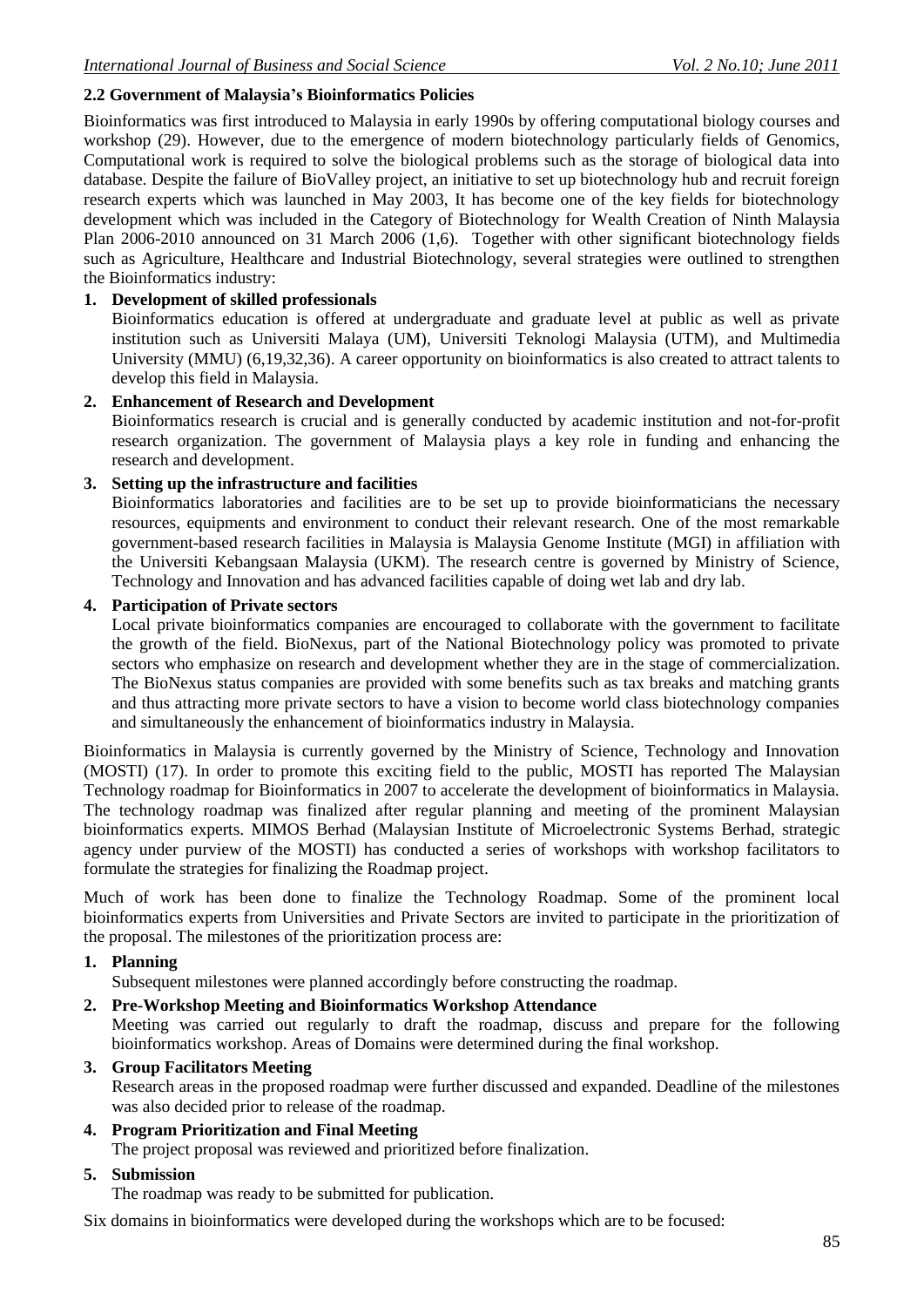- 1. Governance 4. Systems Biology
- 2. Common Enabling Tools 5. Structural Bioinformatics
- 3. Bioinformatics Applications 6. Molecular Bioinformatics
- 
- -

The Governance (Domain #1) plays an important role in monitoring the overall bioinformatics industry in the country. Their main task involves implementing various policies on bioinformatics such as intellectual property policy and accounting policy as well as providing education and training to researchers in the field. Biotechnology and commercialization database is set up for easy access by the investors to locate the biotechnology companies and identify the research and development projects for investment and collaboration. National Bioinformatics Resources Centre is also built up to store the country's resource data and the resources information can be shared by members who have the access right to the center. Besides, specialized biological grids and the Malaysian Integrated Bioinformation System (MyBIS) are established to store the particular biological data. These biological data can be easily retrieved by the researcher to conduct their research more effectively.

In conclusion, The Government of Malaysia has been putting in a lot of effort to vitalize the bioinformatics industry in the country. However, due to the lack of highly skilled experts and insufficient training of new bioinformaticians, the development of the industry is far behind the timeline to become well known to the globe and is unable to compete with other countries interested in growing the field as well. Thus, more work needs to be carried out to achieve the goal.

## *3.0 Bioinformatics Education*

Education in bioinformatics undergoes a drastic change since peoples realize the importance of the multidisciplinary field that encompassing biology, mathematics and computer science. From casual selfenriching courses (workshop, training, certificate) to structured degree programs (undergraduate, master, doctorate) shows that the challenges in teaching bioinformatics is trying to fulfill the breadth of knowledge created by the fusion of multidisciplinary areas (24). The first Workshop on Education in Bioinformatics (WEB) was launched at the International Conference on Intelligent Systems for Molecular Biology (ISMB) meeting in Copenhagen in 2001. WEB meeting provides a forum for bioinformatics educators to discuss relevant issues. Early WEB meeting focused on bioinformatics degree and training programs. Later meetings addressed a wider range of issues including education in bioinformatics for biologists (24).

Advances in bioinformatics are possible only with the highly skilled manpower and active collaboration of specialists from diverse field such as biology, computer science, mathematics, statistics and related sciences. So, proper planned education for bioinformatics is important if we want to develop a successful bioinformatics industry.

## **3.1 Bioinformatics Education in India**

The Department of Biotechnology (DBT) has played a key role in the advent of bioinformatics in India by establish a nationwide bioinformatics network. The DBT initiated a program on bioinformatics in 1986 called the Biotechnology Information System Network (BTISnet). BTISnet promoted the creation of a valuable database, software tools, and infrastructure facilities. BTisnet now comprises 155 Bioinformatics centers spread across the country. A North East Bioinformatics network (NEBInet) has been specially designed for North Eastern states of India to speed up growth in the region because more than 25 of these centers are located in that region. NEBInet is to promote communication among the scientific community, sharing of information and help in initiating collaborative R&D activities in various fields of life sciences. There are more than 80 institutions of the country have been included under the BTISnet by creating Bioinformatics Infrastructure Facilities (BIF) for Biology Teaching through Bioinformatics (BTBI).

The scheme is designed to expose teachers and students to the real-world of science and the use of bioinformatics for solving hard core biological problems and networked through high speed internet connectivity (12, 28). There are six Centres of Excellence (CoE) in Bioinformatics that established in six leading universities. These CoEs are located at Bose Institute, Kolkatta; IISc, Bangalore; JNU, New Delhi; MKU, Madurai; University of Pune, Pune; and IIT, Delhi. These CoEs undertake advanced research in bioinformatics, provide PhD and postdoctoral training, develop new solutions to support the Indian Bioinformatics industry and its academic institutions in India, help in solving complex biological problems, and retain required high-end manpower (12, 28). Several universities in India have established a network program on higher education and based on consortium basis. The objective of this network program is to share the expertise of teachers and the resources which are created by these universities, through video conferencing and virtual class room approaches. The CoEs are providing Master and PhD programs and the BTISnet centres have organized short-term training course for bioinformatics also (4, 28).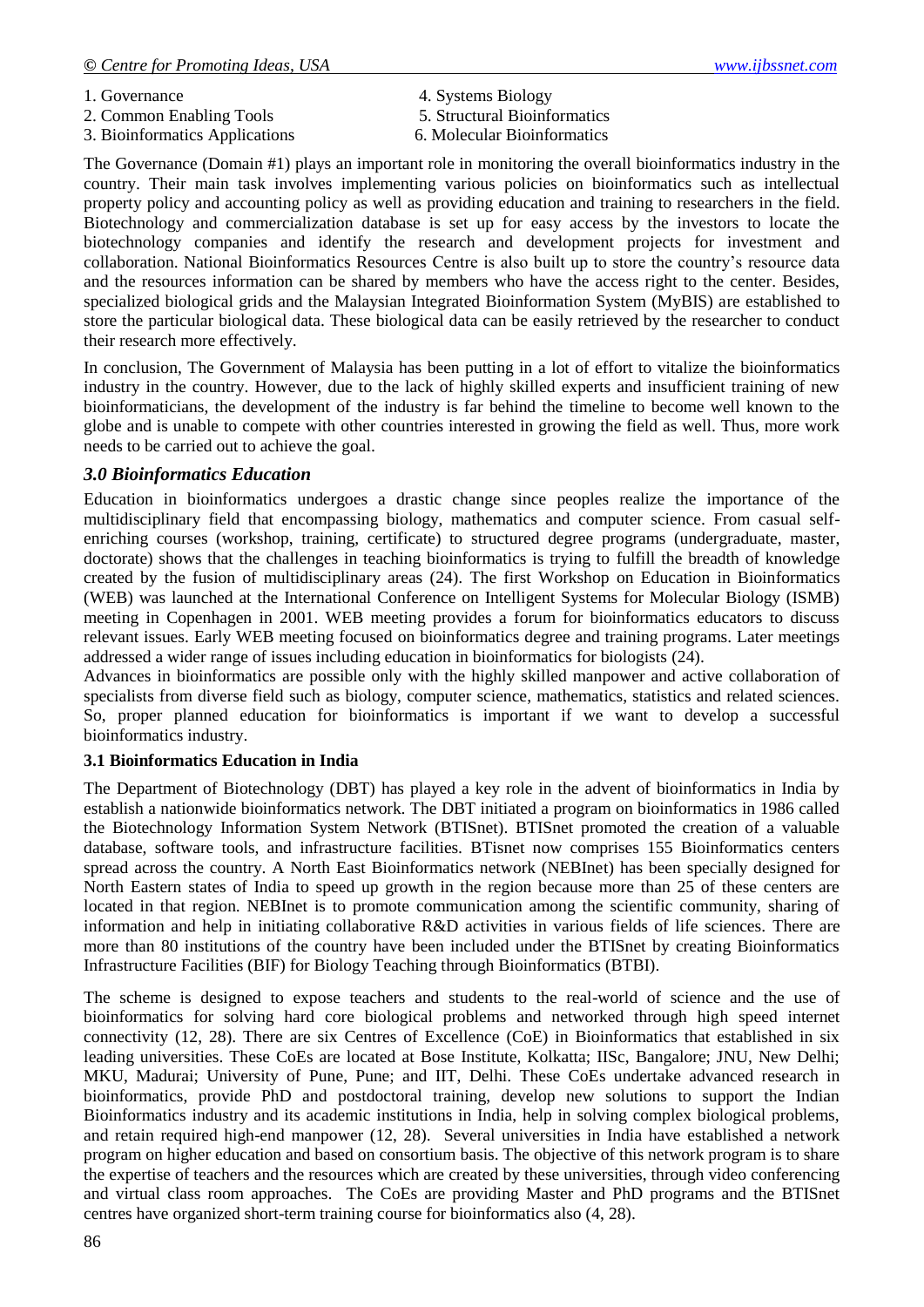DBT was introduced a certification examination for professionals in the area of bioinformatics called Bioinformatics National Certification Examination (BINC). This exam is employs a three-tier system to evaluate the knowledge and skill of the candidates. All successful candidates are awarded certificates of proficiency in bioinformatics. DBT was launching the e-Library Consortium (DeLCON) in January 2009, which provided access to more than 900 journals for online access.

### **3.2 Bioinformatics Education in Malaysia**

Bioinformatics initiatives in Malaysia began in the 1990s through individual initiatives within academia, offering introductory-level computational biology modules in seminars and workshops. Currently bioinformatics education in Malaysia encompasses undergraduate and postgraduate programs (23). Institutions of Higher Learning (IHLs) started offering bachelor degrees in Bioinformatics include public universities such as Universiti Malaya (UM), Universiti Kebangsaan Malaysia (UKM) and the Universiti Teknologi Malaysia (UTM), as well as private universities, including Management and Science University and Selangor Industrial University. On the postgraduate level, these universities offer only research degrees, with the exception of the UM, which in 2008 began offering a master's degree in bioinformatics through coursework (23).

At first, bioinformatics was integrated into existing subjects such as genetics, molecular biology, computater science as introductory-level course to create awareness and exposure within the domain of each field. Subsequently, it gradually spins off from the traditional subjects and develops its own foundation by offering specialized module (undergraduate and postgraduate). Besides, Malaysia has established different bioinformatics networks and centers of excellence such as APBioNet (Asia Pacific Bioinformatics Network), NBBNet (National Biotechnology and Bioinformatics Network, upgrade into Genome Computing Centre), CGAT (Centre for Gene Analysis and Technology) and Malaysian Synergy Centre for Biology and Information Technology (MSC-BIT) to support the activities of bioinformatics in Malaysia, enhance research and accelerate productivity (23).

APBioNet aims to encourage cross border information exchange and collaborations in the bioinformatics field between the countries of the network. NBBnet aims to give R&D support to the researchers for conducting Biotechnology and Bioinformatics researches allow sharing of resources to using dedicated bioinformatics architecture (23, 31). The aim of this network is to EMASGRID, an NBBNet Grid initiative for Bioinformatics & Computational Biology, was established between UKM, USM, and UM and to harness the power of a centralized compute grid system operated by Sun Microsystems's Sun Grid Engine (SGE) (31).

## *4.0 Bioinformatics Economy*

Apart from education and government policies, economics also plays a key factor in the success of bioinformatics in the country. Economics and market share is considered as the 'measure-stick' on the performance of a certain field. If there is less or no market for the field, it will not be developed extensively and will be remained as an academic field. Although bioinformatics is been around for some time (as early as 1960s), it rapidly being developed in the 80s and 90s and soon become a key element in any ‗-omics' researches (16). With the extensive research and development (R&D) especially on new drug development (with a low success rate), the bioinformatics plays an important key in the drug discovery using in-silico measures.

Bioinformatics rises and falls together with the pharmaceutical and biotechnology (especially in '-omics' field) and each of the industry cannot sustain well alone. With more than \$1billion income from the top 125 pharmaceutical drugs (34), there is no chance of this field slowing down (so do bioinformatics). Biotechnology encapsulates all the bio-related field which includes bio-pharmaceutical and bioinformatics. We need to look into the development of biotechnology industry in order to glimpse at our targeted industry, bioinformatics.

## **4.1 Bioinformatics Economy in India**

Bioinformatics in India are mainly based on B2B structure where it provides services to other business. More than 200 bioinformatics companies have been established in India to cater to the growing need in biotechnology industry.

Biotechnology is always rising in India especially from outsourcing from other countries. Figure 1.1 shows us that bio-pharmaceutical generated the highest revenue compared to the other segments in biotechnology. Although bioinformatics has the lowest revenue, its growing importance cannot be ignored.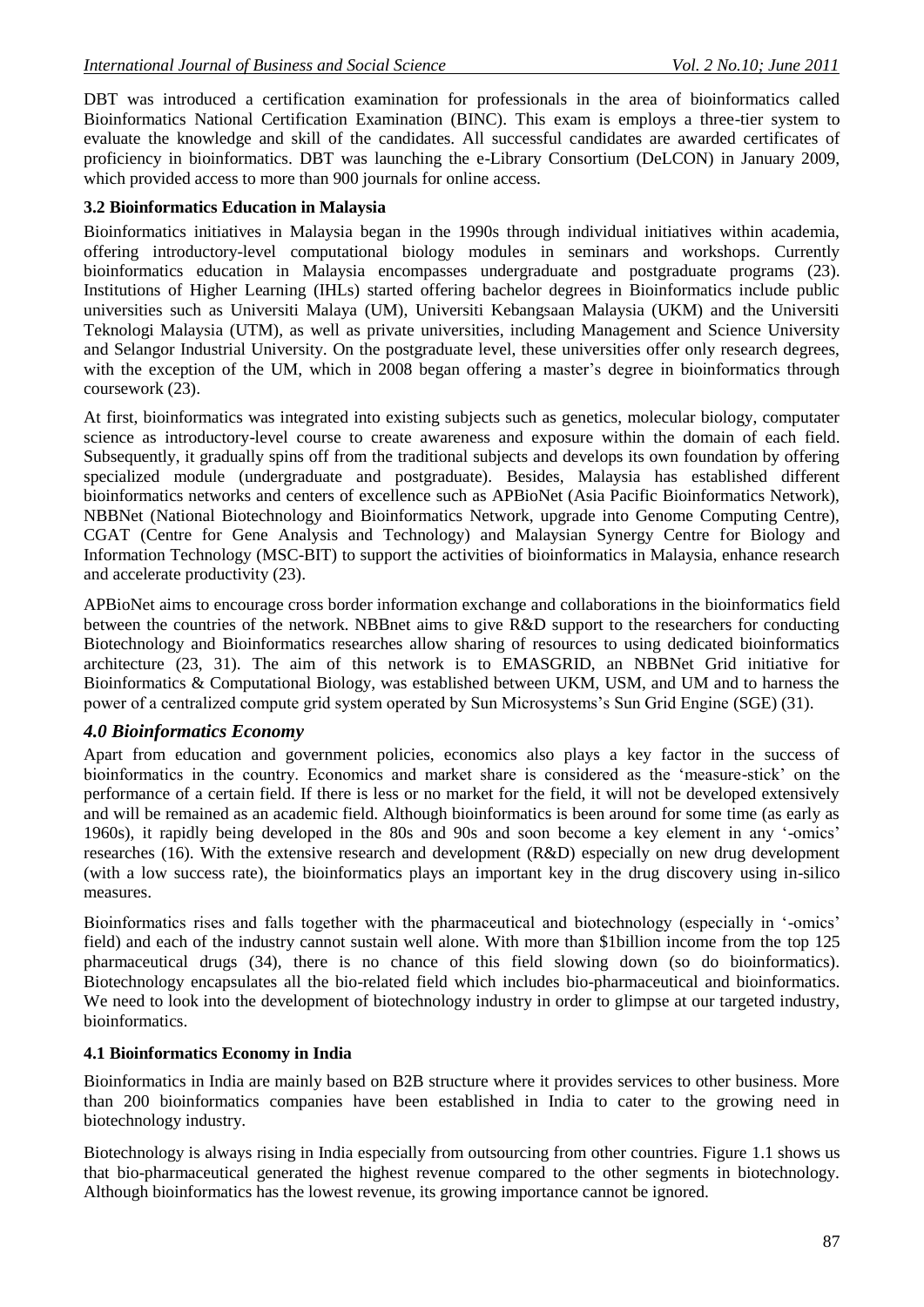

**Figure 1.1:** Revenues of Segments in Biotechnology in India (2003-2005)

With the aiding policies from government and increasing attention from outside India, investment on biotechnology in India grows from year to year (as shown in Figure 1.2). A steady investment allows biotechnology in India to flourish and prosper.



**Figure 1.2:** Investment in Biotechnology Industry in India (2002-2006)

Addition to that, there are a steady and increasing number of related graduate from the education sector to maintain the growing work force in biotechnology industry in India ( as shown in Figure 1.3).



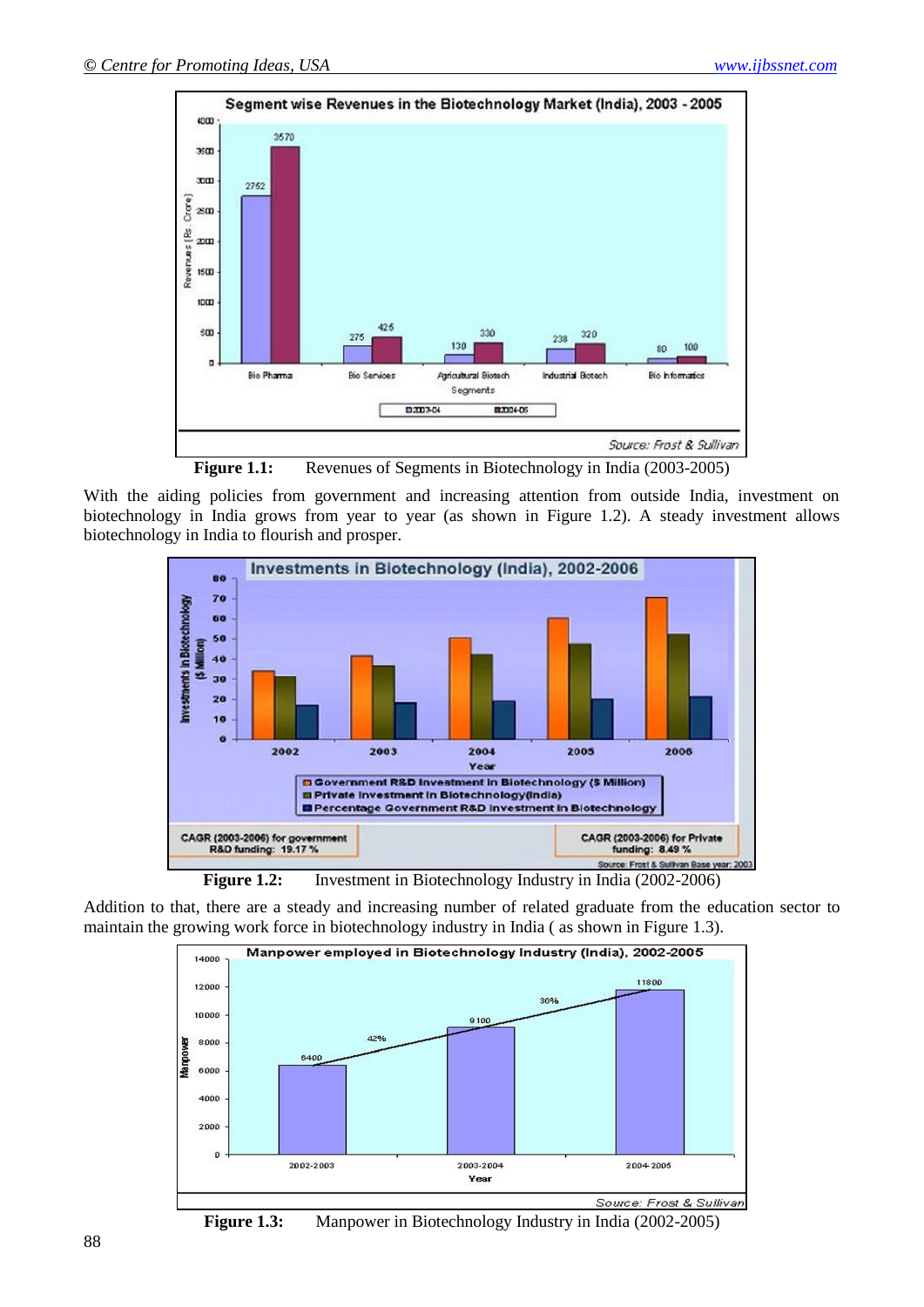In 2009 to 2010, Indian BioPharma market contributed US\$ 1.95 billion which accounted for 62% of the total revenue in biotechnology industry of India. This encourages the growth of bioinformatics in India.

BioInformatics is the smallest segment of the industry with about 2 percent segment share in the overall industry. It registered a 5 percent growth over 2008-09, clocking at Rs 2310 million in revenues last year as compared to US\$ 48.62 million (Rs 2200 million) in FY 2008-09, when it recorded a growth of 16 percent. Domestic market contributes 68% of BioInformatics revenue (as shown in Figure 1.4).

The major BioInformatics companies in India include Strand Genomics, Ocimum Biosolutions, SysArris, CytoGenomics and Molecular Connections. These companies have come out with products that cater mainly to the needs of the pharmaceutical and biotechnology companies. Most of these companies are small and medium enterprises based at locations such as Bangalore, Hyderabad, Pune. The focus of the bioinformatics export is mainly on the services and tools.

| Segment               | 2008-09                                             |                            | $2009 - 10$                                         |                                   |
|-----------------------|-----------------------------------------------------|----------------------------|-----------------------------------------------------|-----------------------------------|
|                       | <b>Exports</b><br><b>Rs</b> Crore<br>(US\$ Million) | Percentage Share<br>$(\%)$ | <b>Exports</b><br><b>Rs</b> Crore<br>(US\$ Million) | Percentage Share<br>$\frac{9}{6}$ |
| <b>BioPharma</b>      | 7883<br>(1,740.78)                                  | 62                         | 8829<br>(1,949.58)                                  | 54                                |
| <b>BioServices</b>    | 2062<br>(454.75)                                    | 95                         | 2639<br>(582.88)                                    | 95                                |
| BioAgri               | 1413<br>(311.94)                                    | 4                          | 1936<br>(427.61)                                    | 3                                 |
| <b>BioIndustrial</b>  | 478<br>(105.56)                                     | 11                         | 564<br>(124.56)                                     | 22                                |
| <b>Bioinformatics</b> | 220<br>(48.58)                                      | 23                         | 231<br>(51.02)                                      | 32                                |
| Total                 | 12137<br>(2,680.63)                                 | 59                         | 14199<br>(3,132.38)                                 | 53.04                             |

Figure 1.4: Biotech Industry Exports of different sectors in India during FY 2009-10

## **4.2 Bioinformatics Economy in Malaysia**

Bioinformatics industry in Malaysia is not developing well as the perspective of Malaysia on bioinformatics is only as an analyzing tool to biotechnology. Malaysia encouraging biotechnology growth by allocation funds as shown in Figure 1.5

| DEVELOPMENT EXPENDITURE AND ALLOCATION FOR BIOTECHNOLOGY,<br>2001-2010<br>(RM million)                                                                                                                                                                                                                                                                                                |                                                                    |                                                                                                 |  |  |
|---------------------------------------------------------------------------------------------------------------------------------------------------------------------------------------------------------------------------------------------------------------------------------------------------------------------------------------------------------------------------------------|--------------------------------------------------------------------|-------------------------------------------------------------------------------------------------|--|--|
| Programme                                                                                                                                                                                                                                                                                                                                                                             | 8MP<br>Expenditure                                                 | <b>SMP</b><br>Allocation                                                                        |  |  |
| Research and Development (R & D)<br>Biotechnology R&D Initiatives<br>Biotechnology Commercialisation Fund<br><b>Biotechnology Acquisition Programme</b><br><b>Biotechnology Business Development</b><br>Technology & IP Management<br>Entrepreneurship Development<br>Agro-biotechnology Projects<br>Institutional Support and Equity<br><b>Biotechnology Infrastructure</b><br>Total | 190.0<br>190.0<br>216.8<br>69.9<br>46.9<br>100.0<br>167.6<br>574.4 | 463.0<br>363.0<br>100.0<br>100.0<br>529.8<br>100.0<br>50.0<br>79.8<br>300.0<br>928.5<br>2,021.3 |  |  |
| Source: Economic Planning Unit                                                                                                                                                                                                                                                                                                                                                        |                                                                    |                                                                                                 |  |  |

**Figure 1.5:** Allocation for Biotechnology in Malaysia Plan  $8<sup>th</sup>$  and  $9<sup>th</sup> (15)$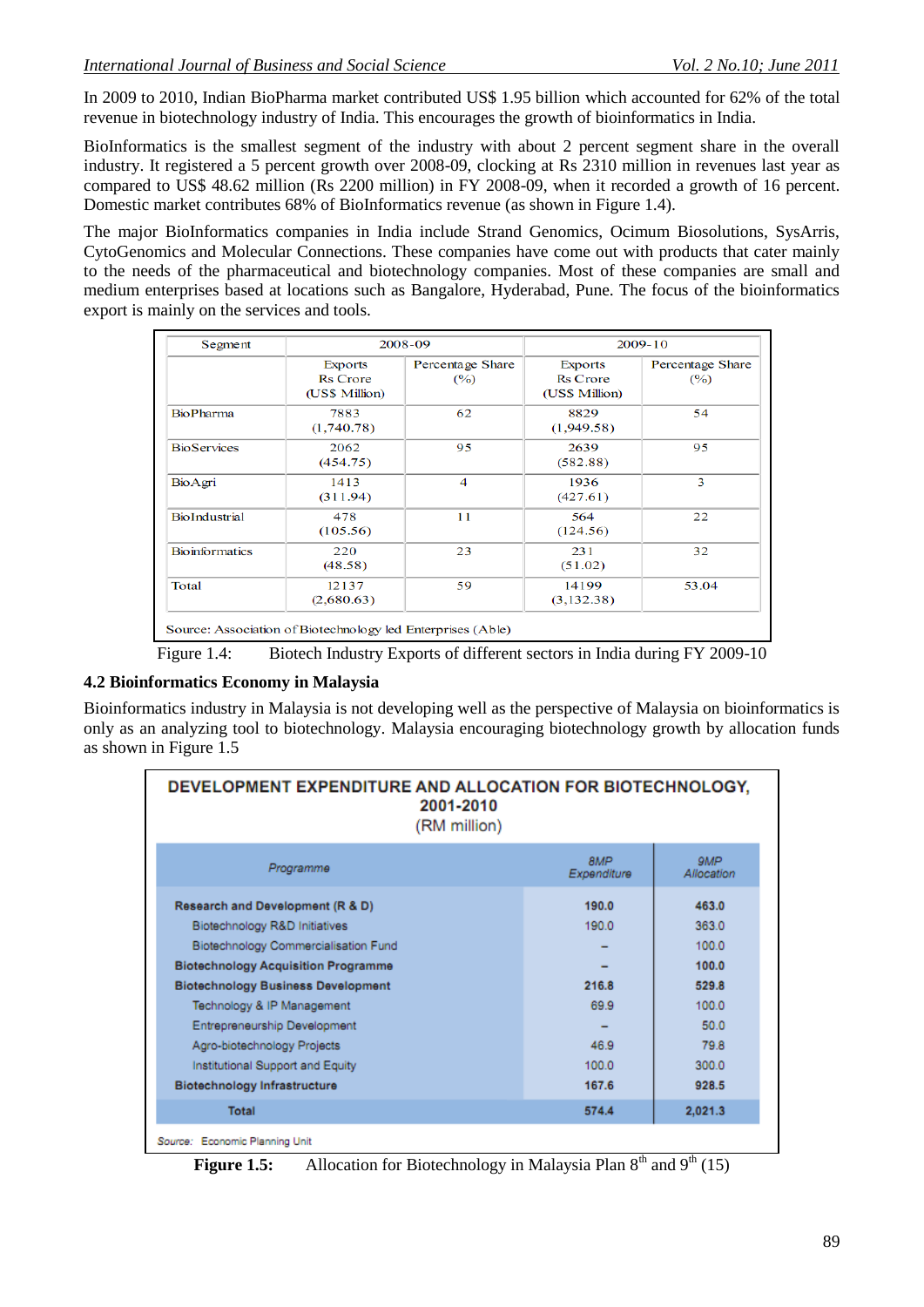There are only one public listed bioinformatics company in Malaysia – Synamatix (and its subsidiary, Malaysian Genomics Resource Centre (MGRC)). In other companies, bioinformatics is just a division for R&D or the focus of the company is on mainly on IT (as show in Figure 1.6).

| <b>Measuring Progress</b> |                                                                                                      |
|---------------------------|------------------------------------------------------------------------------------------------------|
|                           | <b>Building The Biotechnology Business</b><br><b>Biotechnology Companies Granted BioNexus Status</b> |
| Agriculture               | 37 biotech companies                                                                                 |
| Healthcare                | 40 biotech companies                                                                                 |
| Industrial                | 24 biotech companies                                                                                 |
| <b>Bioinformatics</b>     | 3 biotech companies                                                                                  |
|                           | <b>Attracting Investment Capital &amp; Funding</b>                                                   |
| <b>Existing</b>           | RM 5.2 billion (Market Cap - Listed Biotech Companies, Bursa Malaysia)                               |
| Approved                  | RM 1.397 billion - 2005 to 2009                                                                      |
| Approved                  | RM 40.579 million - January - March 2009                                                             |



Figure 1.7 shows a low focus in bioinformatics field but it will surely grow.



**Figure 1.7** BioNexus Investment in 2008 in Malaysia (7)

Although it is changing with increasing employment of bioinformaticians, this industry is still very academic and job vacancy is very limited (despite the growing number of graduates in bioinformatics). Bioinformatics is still regarded as a background process which continues to reduce its awareness.

## *5.0 Discussion and Recommendation*

In terms of the biotechnology industry, the Government of Malaysia and India have differences in areas to be focused as well as research strength (15). However, both governments are similarly concerned about how the bioinformatics industry in their countries would be. Unfortunately, due to the fact that the Information Technology industry in Malaysia is weak, the development of bioinformatics industry has not been going smoothly. Besides, the lack of skilled bioinformaticians is also the major barrier to the development of bioinformatics industry. In comparison to India, research centers in Malaysia tend to have higher preference on research other than bioinformatics. Thus, the goal to set up the bioinformatics-focused research centre is not as promising as planned by the Government of Malaysia. Furthermore, most of the private sectors are not interested to invest in this industry. The liaison between the government and private sectors as well as the research institutes is also insufficient. Besides, the bioinformatics resources are yet immature to be harvested for providing large scale support for the significant research of other areas. Thus, more work has to be done to create a sustainable bioinformatics industry. In India, DBT play a major role in producing and maintaining expert and skilled bioinformatics researchers and knowledge workers. Huge networks between institutions, university and centre of excellence have been established in order to support the education in bioinformatics. These networks are important because it allow information and technology able to share between different bodies so that researchers or bioinformaticians are keep track with the latest skills in this field.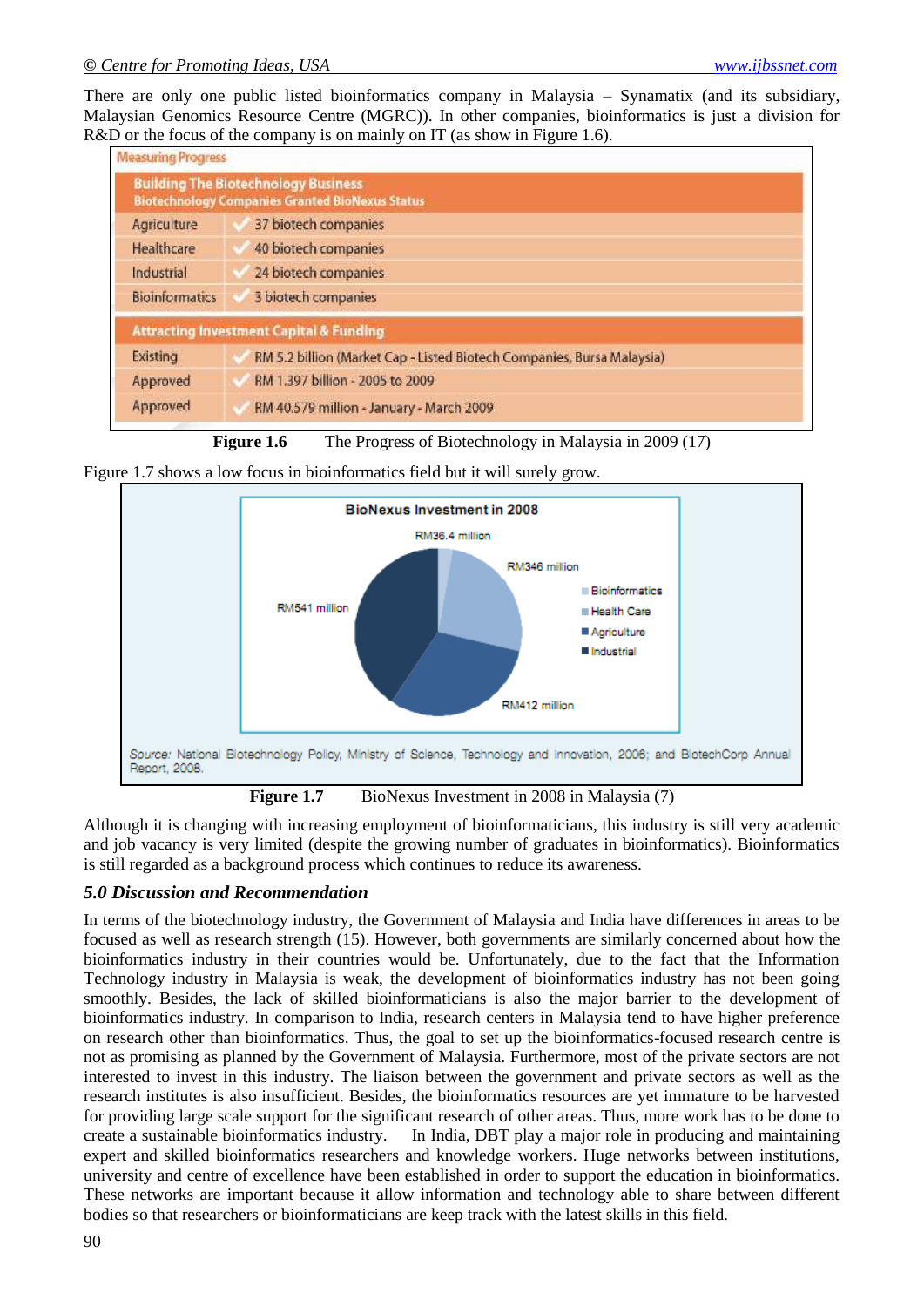For Malaysia to become a success latecomer in this field, similar structure and bioinformatics network have to be establish. An education roadmap and committee should be set up to identify the bioinformatics education framework at various levels (secondary schools, certificate, diploma, college (undergraduate) degree, and postgraduate degree) in line with the identified key thrust areas in research and development. The committee should comprise of key personnel from different areas such as academic, government and industry and they are responsible for review and quality assessment all the programs that offer by different institutions or university (23). Due to the nature of bioinformatics, teaching bioinformatics will require an educator with indepth knowledge of different components in bioinformatics. Malaysia's local industry and academic research were in the past affected by the lack of available human capital in the field (23). Conducting bioinformatics courses without the necessary depth will produce bioinformatics technicians rather than bioinformatics scientists (21,28). So, persistent and continuing education for bioinformatics at all levels (formal, informal, face-to-face, distance learning, and short-term training and rigorous long-term academic programs) have to be establish in order to allow bioinformaticians always familiar with new bioinformatics' technology (27). Besides, invite trainers from well-known bioinformatics institutes or send researchers to international training centre will allow local bioinformaticians expose to different level of education.

Aside from formal education (degree level), short courses, workshop or seminar that provides the problemsolving method for a specific problem are important in order to let bioinformaticians to acquire the knowledge from different fields. Certification programs for bioinformatics skill just like certification programs in IT industry is recommended to allow bioinformatician to upgrade by themselves and become more competent without going through a formal degree programs. In order to develop bioinformatics education in Malaysia, policies and strategies have to be properly planning in order to produces qualified bioinformaticians. Currently, bioinformatics-related degree programs have been offered by many universities in Malaysia. Bioinformaticians is constantly increased from year to year so human capital for bioinformatics market in Malaysia will have enough of supply in the future. Both Malaysia and India started in the biotechnology rather late compared to other developed countries but India has the competitive edge compared to Malaysia. India has been one of the primary targets for outsourcing for IT for awhile which makes them excels in IT compared to Malaysia. Bioinformatics which part IT makes India faster and easier to develop.

The attention and awareness of India as an outsourced country encourage and ease other countries to invest on other industry such as the biotechnology and bio-pharmaceutical. Pharmaceutical is a very profitable industry but in order to discovery new drugs a costly and long process must be done. However with help of bioinformatics, in-silico methods such as simulation can be used to facilitate novel drug processing. In Malaysia, bioinformatics started slowly as biotechnology focus primarily in wet lab processes without regard to in-silico process. Bioinformatics is just regarded as an analysis tool and not a key element in a research. Although there are changes of perspective to bioinformatics, the delay cost it to be left out compared to other countries. From an economic perspective, Malaysia lacks the market share to support the growth of bioinformatics industry. One of the main reasons is the awareness of the bioinformatics industry. Many regard bioinformatics is just a tool and software to analyze the data. In major reports or policies, bioinformatics is often neglected and regard as subset of biotechnology which further lowers the awareness. Even though reports such as from Biotech Corp mentioned about bioinformatics, it is still just regarded as a support tool rather than a new source of income. Malaysia relies on available bioinformatics tools and do not take the initiative to develop or customize a bioinformatics tools. Through the availability of the new tools, Malaysia can be a contributor rather than a passive user.

Addition to that, through the experience and knowledge in development and utilizing bioinformatics tools Malaysia could be the service provider of bioinformatics service. Companies with bioinformatics as a subdivision of biotechnology should be expanded as a full division or a new company (or sub-company) and provide the services to other companies (as well as other countries) as done by India.

In summary, in order to vitalize the bioinformatics industry in Malaysia, bioinformatics advanced countries such as India shall be used as a study model to understand the key steps in developing a national as well as global-level bioinformatics industry in the ways of gaining essential knowledge, technology and skilled personnel for the development of bioinformatics-based economy and education. With the adequate technology, national collaboration and sufficient number of bioinformatics experts, it is believed that Malaysia is able to become one of the leaders in bioinformatics industry.

## *References*

1. Christ College Rajkot. Working on Bioinformatics. [Online] available: http://www.christcollegerajkot.edu.in/Download/Indian%20research%20institutes%20working%20on%20Bioinformatics.pdf 2. Cyranoski D. (2005). Malaysian Biotechnology: The Valley of Ghosts. Nature, 436, 620–621.